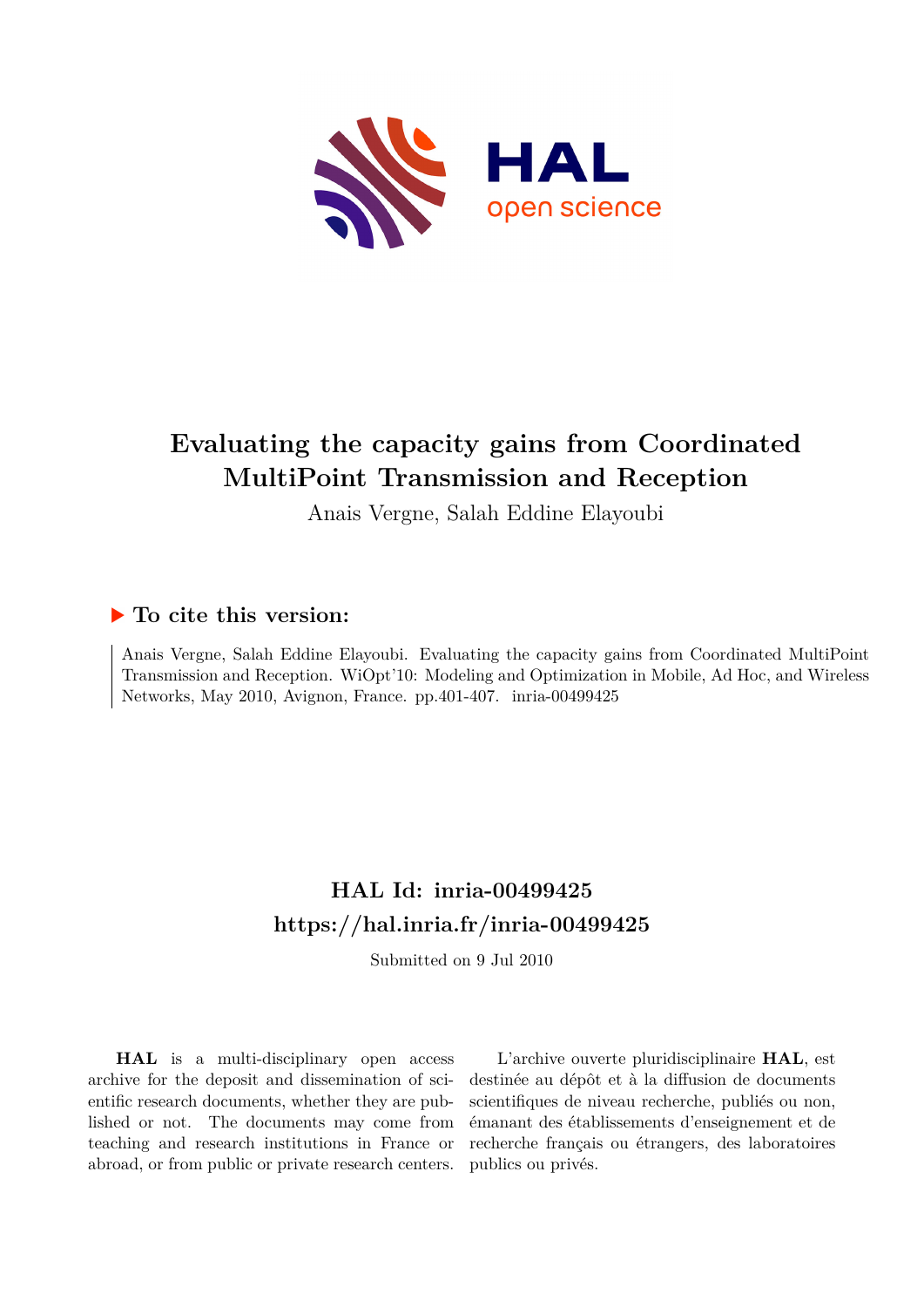# Evaluating the capacity gains from Coordinated MultiPoint Transmission and Reception

Anais Vergne and Salah Eddine Elayoubi Orange Labs 38-40 rue du Général Leclerc - 92130 Issy-Les-Moulineaux - France

{anais.vergne,salaheddine.elayoubi}@orange-ftgroup.com

*Abstract***—This paper evaluates and compares different Coordinated MultiPoint (CoMP) Joint Processing (JP) schemes. We consider the LTE-Advanced codebook-based schemes, where the serving beams are taken from a pre-determined codebook. We namely consider Single User Joint Processing (SUJP) and Multiple Users Joint Processing (MUJP) with two variants: Least Interfering Beams (MUJPLIB) and Most Interfering Beams (MUJPMIB). We follow a cross-layer approach where both PHY and MAC layers mechanisms are taken into account by a realistic system-level simulator, whereas the higher level performance is assessed by a Markovian analysis. This latter considers the coupling between the different cells and derives the flow level capacities of the different solutions. Our results show that, globally, MUJP achieves the best performance for low to medium traffic, while all JP schemes do not perform well for large loads.**

#### I. INTRODUCTION

Future cellular networks are expected to provide high data rates to all users in the covered area. However, this objective is difficult to attain for cell edge users as they are limited by interference received from adjacent cells. A radio interface that is robust to interference is thus necessary. Coordinated Multi-Point is a candidate technique proposed in LTE Advanced [1] for alleviating this performance discrepancy between cell edge and cell center users. The aim of this technique is to coordinate base stations, that select their transmission beam in a manner that minimizes interference or maximizes received signal in the adjacent cells.

An important category of CoMP is codebook based Joint Processing. By codebook-based, we mean that each transmitter selects the best beam from a pre-determined set [2][3]. On the other hand, Joint Processing (JP) means that a User Equipment (UE) is served simultaneously by several Base Stations (BS). JP is expected to increase throughput substantially at cell edge, but needs a large amount of signaling as the same information must be sent by different BSs at the same time.

While a large number of papers deal with the physical layer aspects of CoMP, we are not aware of any flow level evaluation of the expected gains. Indeed, actual evaluations are based on link or system level simulations with fixed numbers of users in the different cells; they do not take into account the dynamic behavior of users that arrive to the system and depart from it following stochastic processes. In particular, these system level simulators do not reflect the real distribution of users in the cell, knowing that cell edge users will stay longer in the cell and contribute more to the cell load.

The approach we follow in this paper is a cross-layer one that considers the physical layer techniques, the MAC inter and intra-cell scheduling, as well as the traffic characteristics. It is worth noting that the time scales between these layers is different: PHY and MAC layers operate at the granularity of milliseconds, as they are governed by the fast fading variations, whereas upper layer mechanisms operate at larger time scales (seconds or even minutes), governed by the dynamics of arrivals and departures of flows. In order to model the complex behavior of PHY/MAC layers, we use a realistic system level simulator that implements in details the PHY/MAC mechanisms and gives, as outputs, the throughput achieved by a user at different positions in the cells, knowing the different coordination settings that may happen. These throughputs are then used as inputs for our flow level Markovian analysis that catches the dynamics of the arrival and departure processes and calculates the user-perceived QoS, namely blocking rates and file download times.

The original contributions of this work are as follows:

- A flow level analytical model that evaluates realistic gains of CoMP schemes in a dynamic setting.
- A complete PHY/MAC simulator that implements the main CoMP schemes.
- A cross layer evaluation method that combines physical layer simulations with flow level capacity analysis.
- A comparison of the Erlang-like capacity regions of the different JP implementations.

The remainder of this work is organized as follows. In Section II, we develop a flow level analytical model for Coordinated Beamforming. Then, in Sections III and IV, this model is extended to Single User Joint Processing and Multiple User Joint Processing, respectively. The CoMP simulator used for evaluating the PHY/MAC throughput gains is presented in Section V. Section VI compares, thanks to both CoMP simulator and flow level analysis, the different CoMP schemes and determines the Erlang-like capacity regions. Section VII eventually concludes the paper.

#### II. PHYSICAL LAYER THROUGHPUTS

We focus on our analysis on a certain cell, called cell 0, surrounded by N interfering cells numbered from 1 to  $N$ . Each cell site is equipped by 3 directive 120 ◦ antennas, as illustrated in Figure 1. In this section, we describe the different CoMP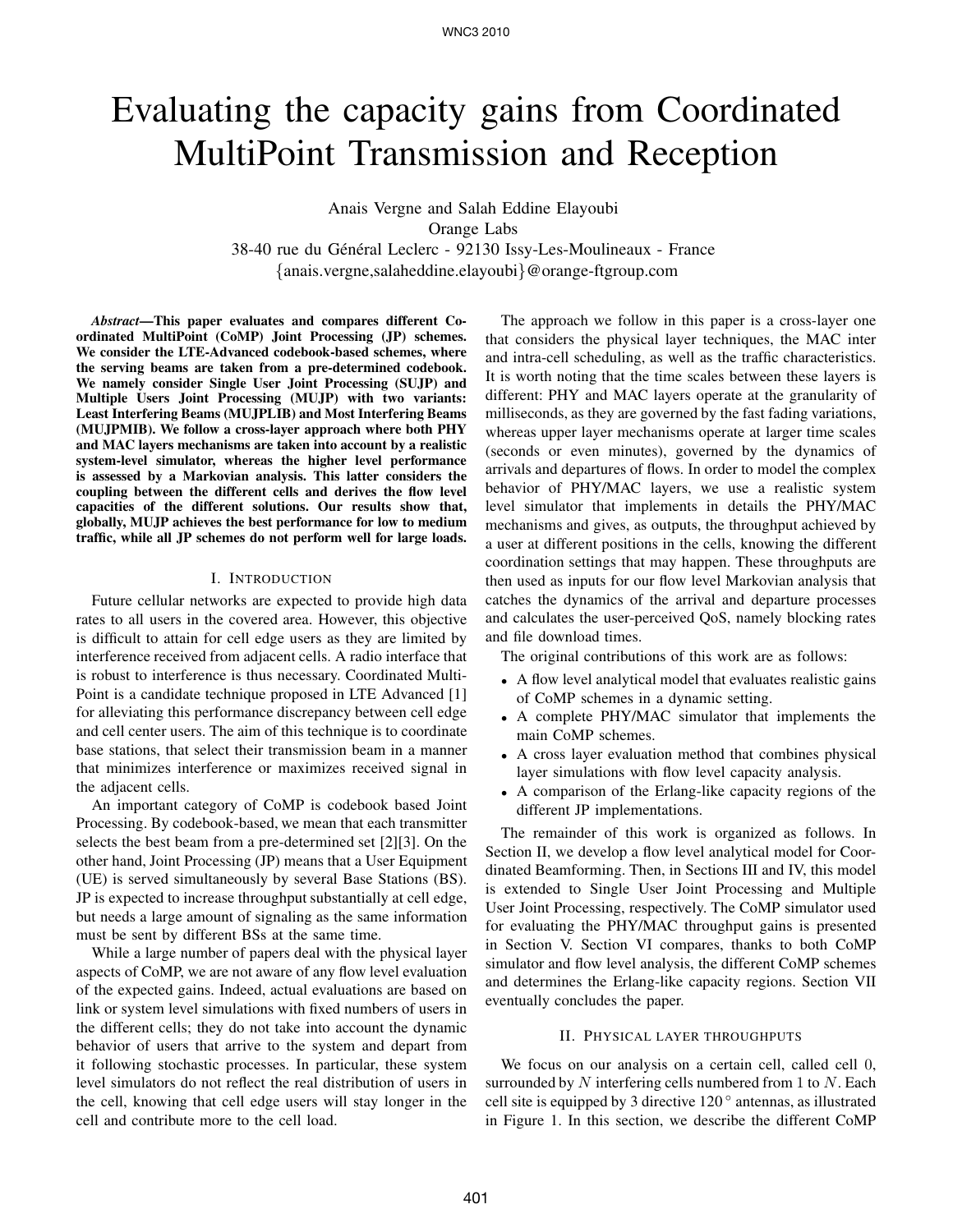techniques studied in this paper, and derive, in each case, the corresponding SINR expression.



Fig. 1. Network layout.

#### *A. Single User Joint Processing*

*1) Description:* We consider here CoMP with clusters of 2 cells, constructed as in [4]. If, for a TTI (Transmission Time Interval), a cell  $j$  has scheduled a cell edge user, it tries to form a cluster with the most interfering cell, called cell  $x$ , reported by this user. Either cell  $x$  is already part of a cluster, then cell  $j$  selects randomly another user to serve in this TTI. Or cell  $x$  is not already in a cluster, then a cluster is formed in which cell  $j$  is the master cell, and cell  $x$  the slave cell. The constraints for the slave cell are very important in this type of CoMP. Indeed, the slave cell does not schedule any user during this TTI, and both master cell and slave cell transmit useful signal to the scheduled user in the master cell. The slave cell uses the most impacting beam reported by the user for this transmission.

*2) SINR:* In JP, the calculation of the throughput is modified for the cell edge users getting CoMP, due to the useful signal from 2 different cells: the serving cell and the slave cell in cluster for the served user. Let us call  $i_0$  the serving cell, and  $i_1$  the slave cell.

We begin by calculating the SINR for users that are not subject to CoMP, i.e. cell center users. The Signal to Interferences plus Noise Ratio  $SINR$  for user j, when served by the target cell  $i_0$  is calculated following the formula:

$$
SINR_{j} = \frac{P_{Tx} |w^{H} h_{j}^{i_{0}}|^{2}}{w_{j}^{i_{0}} H R_{j}^{i_{0}} w_{j}^{i_{0}}}
$$
(1)

where

- $P_{Tx}$  is the transmit power
- for cell i,  $h_j^{i_0} = H_j^{i_0} p_j^{i_0}$  where  $H_j^{i_0}$  is the channel matrix and  $p_j^{i_0}$  the precoding vector.
- $\textbf{e} \;\; R^{i_0}_j \; = \; \sum_{i \neq i_0} P_{Tx} h^{i_0}_j h^{i_0}_j$  $H_{+} P_{noise}$  is the correlation matrix.

 $\bullet \ \ w^{i_0}_j = (R^{i_0}_j + P_{Tx} h^{i_0}_j h^{i_0}_j)$  $\binom{H}{j}$  -1 $h_j^{i_0}$  is the Minimum Mean Square Error (MMSE) equalizer.

Then, the user throughput when allocated a bandwidth  $B$  is given by Shannon's equation:

$$
T_j = B \times log_2(1 + SINR_j)
$$
 (2)

As of cell edge users subject to coordination, we use a composed channel matrix and a composed precoding vector:

$$
H_j^{tot} = \left(H_j^{i_0}, H_j^{i_1}\right), \text{ and } p_j^{tot} = \left(\begin{array}{c}p_j^{i_0} \\ p_j^{i_1} \end{array}\right)
$$

So,  $h_j^{tot} = H_j^{tot} p_j^{tot}$ <br>Then, the other variables are:

•  $R_j^{tot} = \sum_{i \neq i_0,i_1} P_{Tx} h_j^{tot} h_j^{tot^H} + P_{noise}$ •  $w_j^{tot} = (R_j^{tot} + P_{Tx} h_j^{i_0} h_j^{i_0})$  $\ddot{H}+P_{Tx}h^{i_1}_jh^{i_1}_j$  $^{H})^{-1}h_{j}^{tot}$ Finally, the formula used for the  $SINR$  is

$$
SINR_j^{SUIP} = \frac{P_{Tx} \left| w_j^{totH} h_j^{tot} \right|^2}{w_j^{totH} R_j^{tot} w_j^{tot}} \tag{3}
$$

#### *B. Multiple Users Joint Processing*

*1) Description:* The method used for the formation of clusters is still the same as before. About coordination, MUJP is a JP type of CoMP, so both master and slave cells of a cluster transmit to the user. Thanks to multiple users property, the slave cell can schedule a user of its own with constraints from the master cell. But as 2 beams are sent out from the slave cell, there may be huge interferences between the transmission to the user served in master cell (from both cells) and the transmission to the user served in slave cell (from only its cell). Therefore, the choice of the user in slave cell and its beam is decisive. So, we discern there 2 types of MUJP by the way the user to be served in slave cell is chosen:

- In case 1, the selection is based on the Most Impacting Beams (MIB), this case will be thus called MUJP(MIB). The user served in master cell reports the 3 most impacting beams from its most interfering cell that is the slave cell: the most impacting one is used for the transmission of the useful signal to it. Then, as in CBF, the slave cell must schedule a user served with none of these 3 beams (if such a user does not exist, there is no user scheduled in the slave cell).
- In case 2, the user served in master cell reports the 3 Least Impacting Beams (it is case MUJP(LIB)), as well as the most impacting beam (still used for the transmission to it). The user served in slave cell must be selected amongst the users served with one of the 3 least impacting beams. The slave cell does not schedule a user of its own if no user satisfying the constraints is found. The constraints are more selective in that case in the hope to reduce the interferences and so increase the SINR.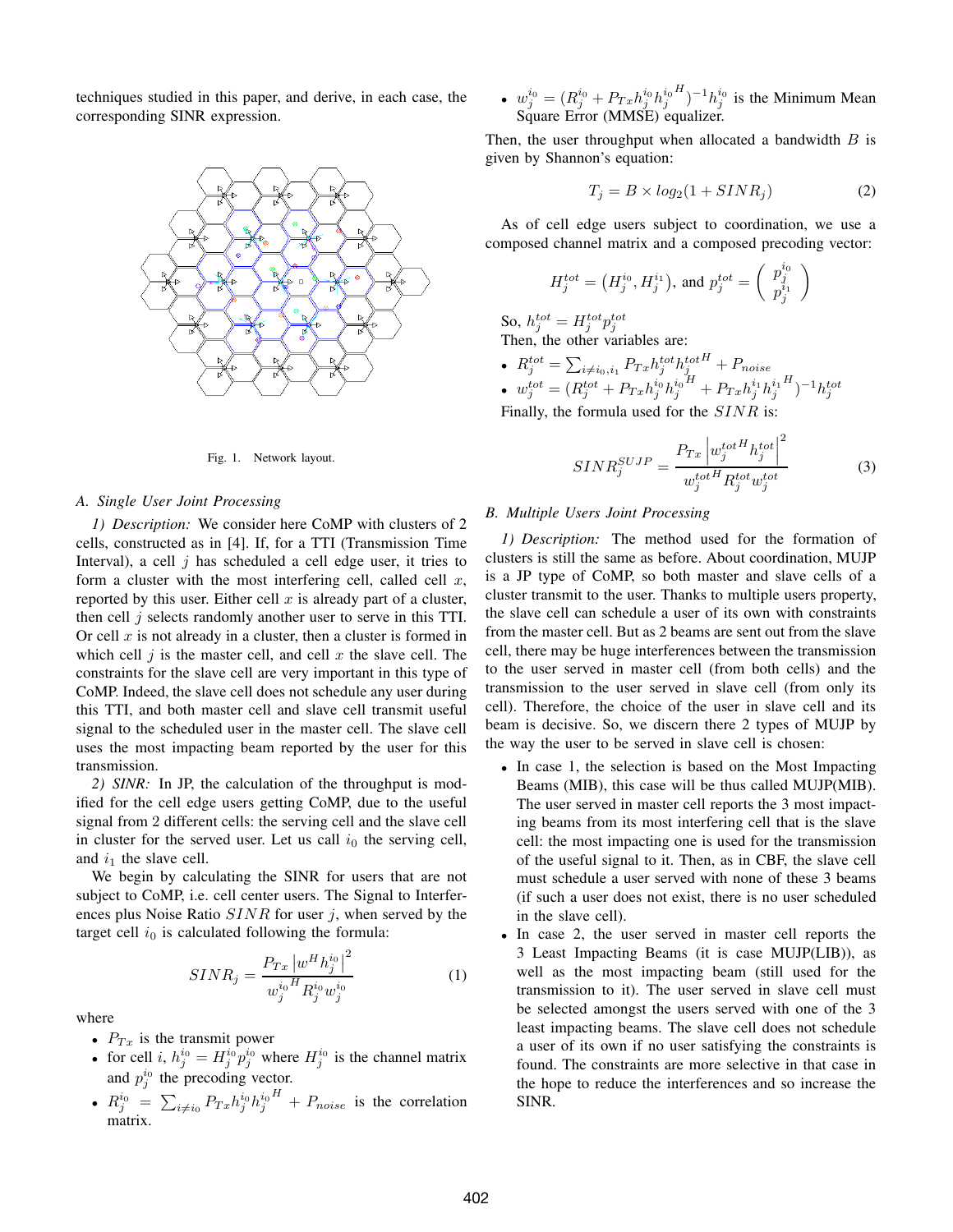*2) SINR:* In MUJP, the method for the calculation of the SINR is the same. However, the transmission power of a cell is divided between the users it serves (up to 2), and the interference term must take into account all the simultaneous transmissions, including that from its own cell if it exists. In CBF and SUJP, that problem does not exist because each cell serves only one user. We thus differentiate between three throughputs:

- 1) Case where the user in the master cell profits from all the power of the slave cell. This is the case when the slave cell does not find a user to schedule that verifies the master cell's constraints. The SINR is thus exactly as in SUJP (equation (3), and we obtain the throughput  $T_j^{MUJP,1}.$
- 2) Case where the user in the master cell profits from all half of the power of the slave cell, because this latter schedules one of its own users in parallel. The SINR equation (3 has to be modified to take into account the fact that a part of the power of the slave cell is seen as interference. We denote by  $T_j^{MUJP,2}$  the resulting throughput.
- 3) Throughput of the secondary transmission: In this case, the SINR is calculated as in CBF, including an interference term form its own cell as well. We denote by  $T_j^{MUJP,3}$  the resulting throughput.

#### III. COMP ANALYSIS ON MAC LAYER

In the previous section, we presented the different CoMP schemes and their impacts on the SINR and physical throughputs. However, this analysis does not take into account the MAC layer mechanisms that allocate resources between cells, taking into account the cluster formation and the number of users in each cell. We expose in the following the impact of these mechanisms and the corresponding throughput, knowing the different events (simultaneous transmissions to different users, coordination of beams, etc.).

In this analysis, we differentiate between  $C + 1$  different classes of users, following their radio conditions (i.e. cell center and cell edge users), but also their interactions with neighboring cells. Let  $n_c^j$  be the number of users of class  $c$  in the cell  $j$ . The state of cell  $j$  is thus defined by the vector  $\vec{n}^j = (n_0^j, ..., n_C^j)$ . The relation between classes and neighboring cells is illustrated in Figure 2 where we represent the different classes in the target cell. In this figure, we can see the correspondence between classes and neighboring cells (class c in cell 0 corresponds to an interaction with cell numbered  $c$ ). Of course, the shape of these zones is not regular but depends on the shadow fading with the different cells.

When a user of class  $c$  is served in cell 0, it is characterized by an average throughput  $T_c$ , obtained by averaging equation  $(2)$  over all class-c positions in the cell. Note that, for simplicity, we drop the superscript indicating the CoMP scheme from the throughputs.



Fig. 2. User classification.

#### *A. SUJP*

*1) Throughputs of the different classes:* We focus on cell 0 and want to calculate the throughput of a class  $c$  user. As the slave cell does not schedule any user, there is only primary scheduling in SUJP.

Let us first consider the event  $A_c$ , stating that the transmission to users of class  $c$  is in conflict with some other transmission in a neighboring cell ( $\bar{A}_c$  is the complementary event with  $Pr[A_c] + Pr[\overline{A}_c] = 1$ ). When a user of class c is scheduled, its throughput is equal to  $T_c$  under event  $\bar{A}_c$  and to  $qT_c$  under event  $A_c$  if we consider that a cell stays master during a time proportion equal to q.

Without conflict, i.e. under event  $\overline{A}_c$ , a user is served during the fraction of time  $\frac{1}{n^0}$ , and in case of conflict (event  $A_c$ ) a user in one cell is served only if its cell is master during the TTI, that is during the fraction of time  $q\frac{1}{n^0}$ . Thus, the throughput for one user of class  $c$  in cell 0 is:

$$
\bar{T}_c(\vec{n}^0, \vec{n}^c) = \frac{1}{n^0} T_c(Pr[\bar{A}_c | \vec{n}^c] + qPr[A_c | \vec{n}^c])
$$
(4)

In this expression,  $1/n<sup>j</sup>$  is the fraction of time a user is served in cell j as a primary user, with  $n^j = \sum_c n_c^j$ .

Note that the throughput of class- $c$  users in cell 0 depends on the number of users in all adjacent cells. This dependence will be further studied in the next section.

*2) Interactions between cells:* In order to calculate the probabilities of events  $A_c$ , we must understand the behaviors of cell edge and cell center users. Indeed, cell edge users are those who can initiate CoMP operation, while cell center users may only impact transmissions in other cells.

There is conflict between the transmissions in 2 neighboring cells as soon as one is impacting or being impacted by the other, and a coordination occurs that modify the slave cell scheduling. Center users are still considered as not impacted by transmissions in neighboring cells, and can only impact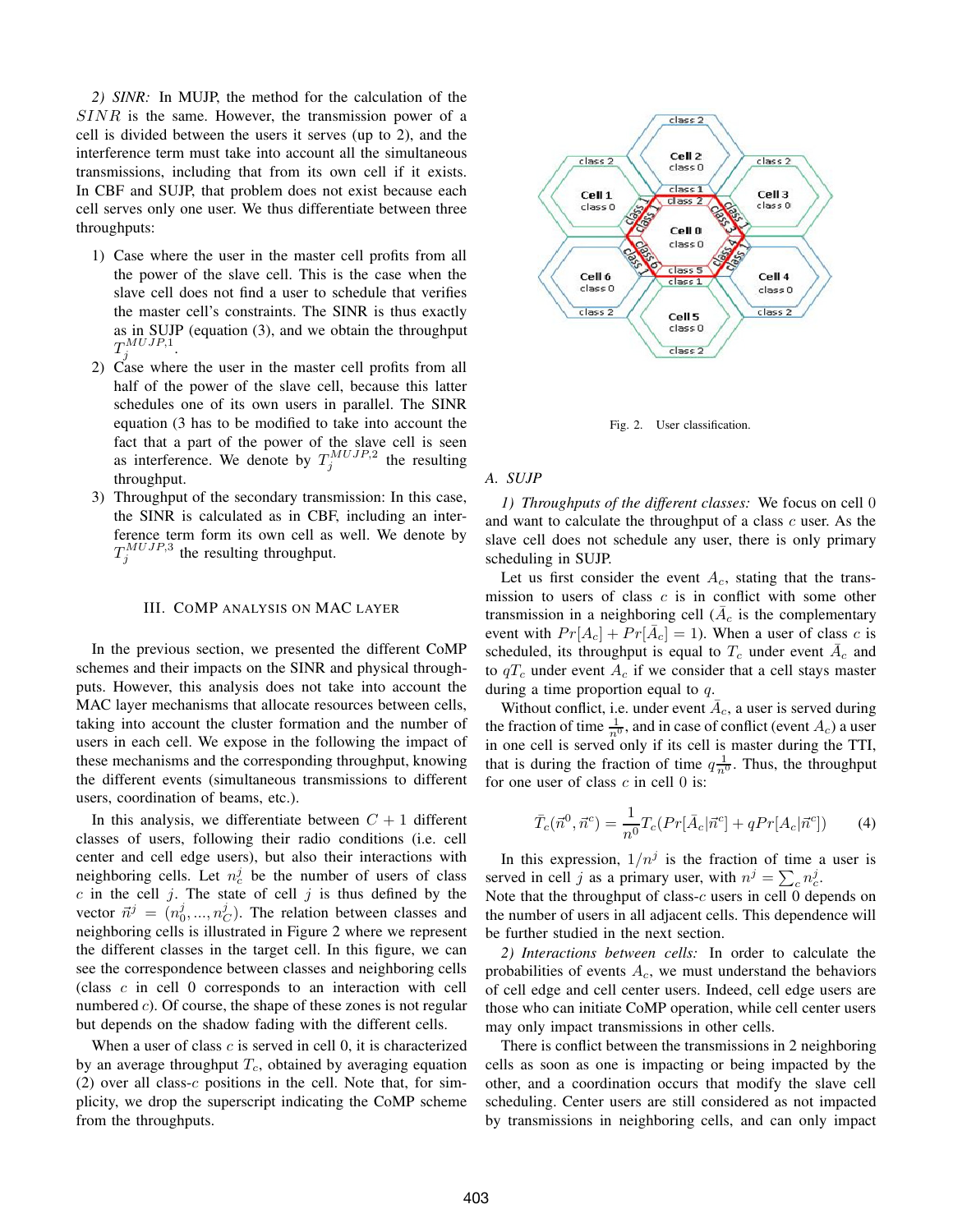them. Thus, a transmission to a cell  $j$  center user can only be in conflict with a transmission to a neighboring cell  $x$  edge user. And as SUJP process preempts totally the slave cell,  $Pr[A_0 | {\vec{n}^j; j \in [1, C]}]$  is the probability to have cell edge users of class  $j$  in any neighboring cell; it is calculated by

$$
Pr[A_0|\{\vec{n}^j; j \in [1, C]\}] = \sum_{n=1}^{C} (-1)^{n-1} \sum_{E \in \mathcal{E}_n} \prod_{j \in E} \gamma_j \quad (5)
$$

where  $\mathcal{E}_n$  is the set of sets E of cardinality  $|E| = n$  and whose elements are integers between 1 and C.

In this equation,  $\gamma_i$  is the probability of conflict between cell  $j$  and center users of cell 0, calculated by:

$$
\gamma_j = \begin{cases} \frac{n_1^j}{n^j}, & n^j > 0\\ 0, & \text{otherwise} \end{cases}
$$

On the other hand, any transmission to a cell edge user implies coordination with the most interfering cell. Therefore, the transmission to cell  $j$  edge user of class  $x$  is in conflict with any transmission in cell  $x$ , and there is conflict as soon as cell  $x$  is not empty:

$$
Pr[A_c] = \begin{cases} 1, & n^c > 0 \\ 0, & \text{otherwise} \end{cases}
$$

for all integer  $c \in [1, C]$ .

#### *B. MUJP*

*1) Throughput calculations:* In MUJP, there is primary and secondary scheduling. A user of class  $c$  is primarily scheduled under event  $\overline{A}_c$  and also under event  $A_c$  in a proportion  $q$  of time. Its throughput during the time where it is primary scheduled depends on the state in the neighboring cells, following the different cases identified in section II-B2. However, during conflict event  $A_c$ , other users from other classes of radio conditions can be served by the same cell if they are not in conflict with the current transmissions in neighboring cells (this is called secondary scheduling). By symmetry, class  $c$  users will thus also profit from secondary transmissions, leading to the following throughput for one user of class c:

$$
\bar{T}_c(\{\vec{n}^j; j \in [0, C]\}) =
$$
\n
$$
\frac{1}{n^0} (Pr[\bar{A}_c | \vec{n}^c] + qPr[A_c | \vec{n}^c]) (T_c^1 Pr[B_c | \vec{n}^c] + T_c^2 Pr[\bar{B}_c | \vec{n}^c])
$$
\n
$$
+ T_c^3 (1 - q) \sum_{i \neq c} \frac{1}{n^0 - n_i^0} \frac{n_i^0}{n^0} Pr[\bar{A}_c \cap A_i | \vec{n}^c, \vec{n}^i]
$$

where  $B_c$  is the event stating that there is no secondary transmission in the other cell participating in the cluster. Here, 1  $\frac{1}{n^j-n^j}$   $\frac{n^j_i}{n^j}$  is the fraction of time this same user (of class *c*) is secondary served with users of class  $i \neq c$ .

2) Interactions between cells: Let  $p_x^j$  be the probability that a cell center user in cell  $j$  enters in conflict with the transmission of a cell edge user in cell  $x \neq j$ . These probabilities are obtained by simulations. We now derive the

probabilities of the events  $A_c$ , based on the p's and knowing the states (numbers of users) in all the cells.

There is conflict between the transmissions in 2 neighboring cells as soon as one is impacting or being impacted by the other, and a coordination occurs that modify the slave cell scheduling. Center users are still considered as not impacted by transmissions in neighboring cells, and can only impact them. Thus, a transmission to a cell  $j$  center user can only be in conflict with a transmission to a neighboring cell  $x$  edge user. And as SUJP process preempts totally the slave cell,  $Pr[A_0 | {\vec{n}^j; j \in [1, C]}]$  is the probability to have cell edge users of class  $j$  in any neighboring cell; it is calculated by

$$
Pr[A_0|\{\vec{n}^j; j \in [1, C]\}] = \sum_{n=1}^{C} (-1)^{n-1} \sum_{E \in \mathcal{E}_n} \prod_{j \in E} \gamma_j
$$

In this equation,  $\gamma_i$  is the probability of conflict between cell  $\dot{\gamma}$  and center users of cell 0, calculated by:

$$
\gamma_j = \begin{cases} \frac{n_1^j}{n^j}, & n^j > 0\\ 0, & \text{otherwise} \end{cases} \tag{6}
$$

On the other hand, any transmission to a cell edge user implies coordination with the most interfering cell. Therefore, the transmission to cell  $j$  edge user of class  $x$  is in conflict with any transmission in cell  $x$ , and there is conflict as soon as cell  $x$  is not empty:

$$
Pr[A_c] = \begin{cases} 1, & n^c > 0 \\ 0, & \text{otherwise} \end{cases}
$$

for all integer  $c \in [1, C]$ .

However, in MUJP(LIB), the probabilities of events  $A_c$  are modified because of the new way to schedule users in the slave cell. For a center user, there is conflict with a neighboring cell edge user, if it is not served by one of its 3 least interfering beams. Thus, the probability of conflict for cell center users is calculated by equation (5) and (6), with, however, a larger  $p_j^0$ as it has more chance to be reported as an impacting beam. As of cell edge users, a transmission towards class  $c \neq 0$  in the target cell can only be impacted by users in cell  $c$ . However, it can impact all the cells surrounding its own cell, except the opposite one as it will be, almost all the time, served with one of its least impacting beam . More explicitly, a cell edge user of class  $c$  can report as interfering, a center user of cell  $c$  with the probability  $p_c^0$ , or a cell edge user of the same cell c if it is anywhere but in the class diametrically opposed to cell 0, considering equi-distribution in the cell. On the other hand, it can be reported by a cell edge user of class  $j$  in any other neighboring cells except the one opposite to it. Calling class  $\overline{j}$  the opposite class in cell x and  $\overline{x}$  the opposite cell to cell x considering cell  $j$ , we have:

$$
Pr[A_c | \{\vec{n}^j; j \in [1, C]\}] = \sum_{n=1}^{C} (-1)^{n-1} \sum_{E \in \mathcal{E}_n} \prod_{j \in E} \beta_j \tag{7}
$$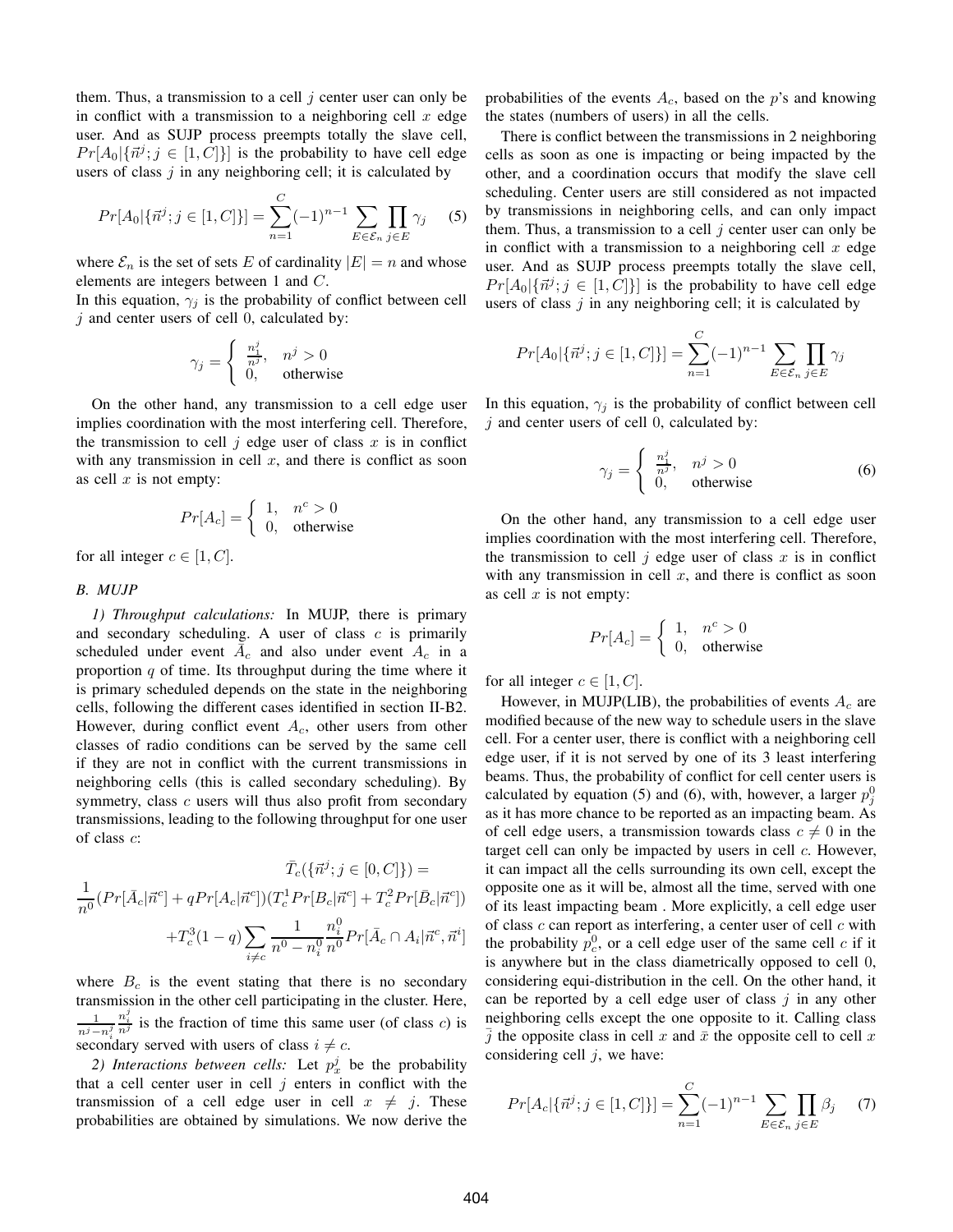where  $\beta_j$  is now the probability of conflict between cell j and user of class  $c \neq 0$  in cell 0, calculated by:

$$
\beta_j = \begin{cases}\n p_0^c \frac{n_0^c}{n^c} + \frac{n^c - n_0^c - n_{\bar{c}}^c}{n^c}, & n^c > 0 \& j = c \\
\frac{n_0^j}{n^j}, & n^j > 0 \& j \neq c, \bar{c} \\
0, & \text{otherwise}\n\end{cases} \tag{8}
$$

Remains the probability of having no secondary scheduling in the slave cell, calculated by:

$$
Pr[B_c] = \begin{cases} 1, & n^{\bar{c}} > 0 \\ 0, & \text{otherwise} \end{cases}
$$
 (9)

#### IV. FLOW LEVEL PERFORMANCE EVALUATION

In the previous two sections, we discussed the impact of CoMP schemes on both PHY and MAC layers. In particular, we derived the throughput knowing that there is a coordination between cells (PHY layer), and the throughput knowing the number of users in each of the cells. However, this is not sufficient to describe the performance in a dynamic setting when users arrive to the network and depart after bringing a certain workload to the system. This is the aim of this section, dedicated to the flow level performance knowing the PHY/MAC throughputs.

#### *A. Markovian analysis*

When we want to calculate the user-perceived QoS knowing an offered traffic, we have to derive the stationary distribution of the number of users in the target cell. Let  $\bar{T}_c^0$  be the throughput of class- $c$  users in this case.

We consider that customers of class  $c$  arrive to cell  $j$ following a Poisson process of intensity  $\lambda_c^j$  and stay active until downloading files of i.i.d. exponential sizes of mean F. The evolution of  $\vec{n}^0$ , the state of cell 0, is governed by a Markov chain with transitions driven by the following events:

- 1) Arrival of a call of class c, which happens with rate  $\lambda_c^0$ .
- 2) Class c call termination, which happens with rate:  $\mu_c^0$  =  $n_c^0 \frac{\bar{T}_c^0}{F}.$

The transition matrix is thus built and the steady-state probabilities can be obtained by solving  $\Pi.Q = 0$  with the normalizing condition  $\Pi \cdot \vec{e} = 1$ , where  $\vec{e}$  is a vector of ones.

#### *B. Average impact between cells*

In the Markovian analysis presented above, the departure rates depend not only on the state of cell, but also on the states of neighboring cells. Indeed, the departure rate of class- $c$  calls can be written as:

$$
\mu_c^0(\{\vec{n}^j; j \in [0, C]\}) = n_c^0 \frac{\bar{T}_c^0(\{\vec{n}^j; j \in [0, C]\})}{F}
$$

The number of cells of which this rate depends is different following the class. In particular, the departure rate of cell center users depends on the states of all neighboring cells. As of class  $c \neq 0$  departure rate, it depends on the states of cells 0 and  $c$ .

Solving the balance equations for the target cells is then impossible independently from the other cells. An exact analysis is thus unfeasible as it involves a large number of user classes.

It is however possible to calculate the average probabilities of the events  $A_c^j$  that we will use in the general case for the throughput calculation. Let us call  $I_c^j$  the set of cells interfering with class  $c$  of cell  $j$ , then we have

$$
E[Pr[A_c^j]] = \sum_{x \in I_c^j} \sum_{n^x \neq 0} Pr[A_c^j] \Pi(\vec{n}^x)
$$

#### *C. Fixed point analysis*

Thanks to the simulation of CoMP on PHY/MAC layers explained in the next section, we obtain values for average user throughput when served in the different cells. With these values, we build a first transition matrix  $Q$  representing the evolution of the number of users in cell 0 and supposing that the neighboring cells are empty. Solving  $\Pi_{\alpha} Q = 0$ , we obtain the steady-state probabilities  $\Pi(\vec{n}^j)$ , then the average probabilities of events  $A_c^j$ . We can now calculate throughputs  $\bar{T}_c^j(\vec{n}^j)$ , and start again the process with these new values for the throughput and so on. We consider that we are in a stable state when the average probabilities of events  $A_c^j$  converge, that is when every difference between 2 successive values of  $E[Pr[A_x^j]]$  is less than a small  $\epsilon$ . With the last obtained values, we calculate the flow throughput for each class  $c$  of cell  $0$ :

$$
\tilde{T}_c^j = \frac{\sum_{\vec{n}^j} n_c^j \bar{T}_c^j \Pi(\vec{n}^j)}{\sum_{\vec{n}^j} n_c^j \Pi(\vec{n}^j)}
$$
(10)

#### V. NUMERICAL RESULTS

#### *A. CoMP Simulator*

The network is composed of 19 base stations, each one creating 3 cells with directive  $120^{\circ}$  antenna pattern, which makes 57 cells. We consider a MIMO system with 4 antennas at the transmission side, and 2 at the reception one. Users are randomly generated in the 21 inner cells at the beginning of each run of the simulation (the total number of users being a parameter). Outer cells are only considered for interferences. Each user then sorts all the received signals by power descending in order to know its serving cell (the first one), and its most interfering cell (the second). The received power  $P_r$ in  $dBm$  at the user is obtained by :

$$
P_r = P_e + GdB + \gamma - Ploss \tag{11}
$$

where  $P_e$  is the transmit power at the base station,  $Gdb$  the emission antenna gain,  $\gamma$  the shadowing (modeled by Gaussian variable), and Ploss the path loss depending on the distance between the user and the base station. Users are classified as cell edge users if their received power is less than a given threshold (defined as a parameter).

At each TTI, the fast fading channel (modeled by a Rayleigh random variable) is updated. Then, the channel matrices coefficients  $H_{i,j}$  ( $1 \le i \le 2, 1 \le j \le 4$ ) are calculated for each couple user/cell. We can notice that the model used to describe the channel is basic. Beams are next sorted according to the maximization of  $||H_i v_i||^2$ ,  $v_i$  being the weight vector from the LTE codebook. Thus, the user is able to know both most and least impacting beams from each cell, and report them to the base station. Probabilities  $p_x^j$  are calculated here counting the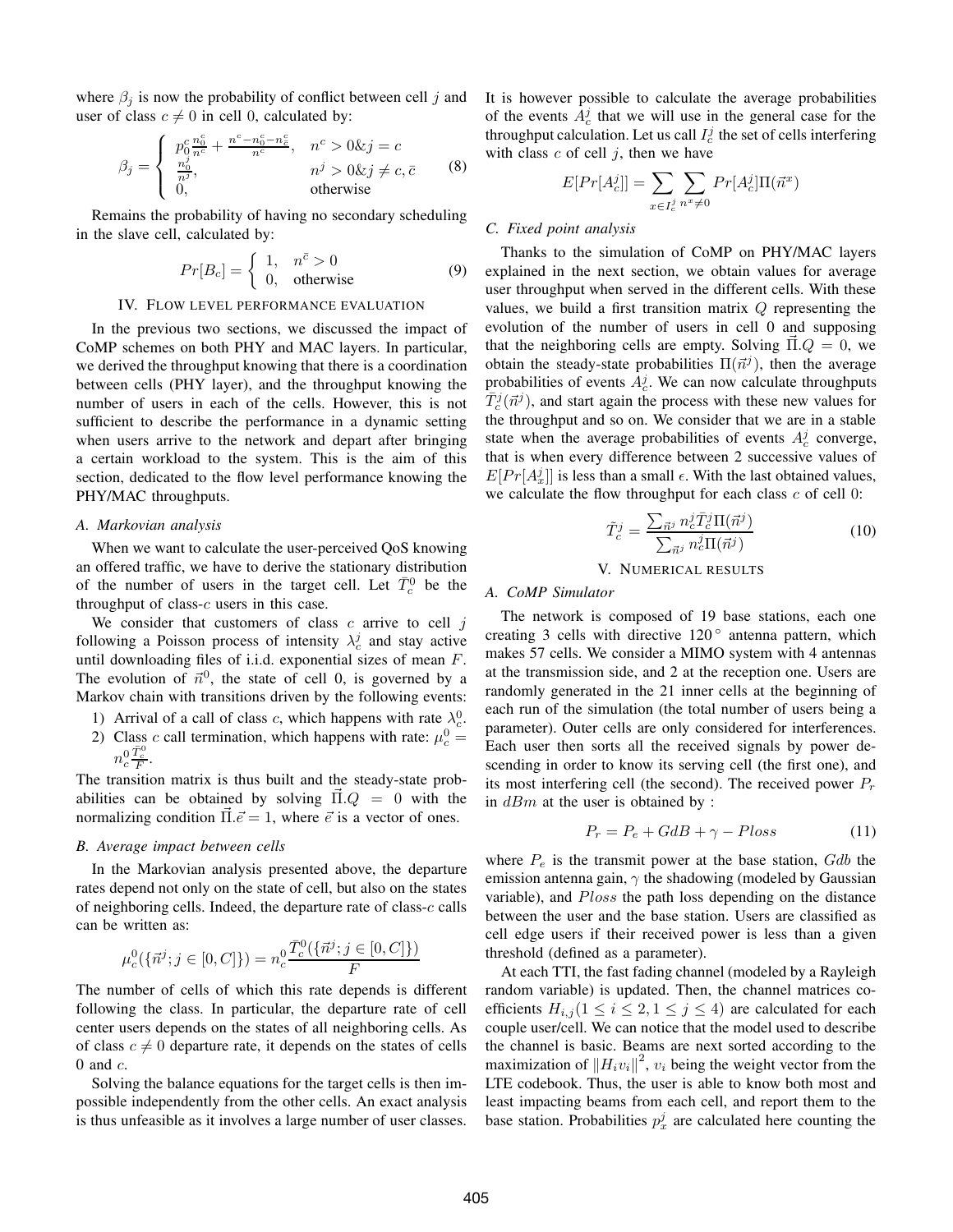number of users in the center of a cell served by impacting beams for users in neighboring cells.

#### *B. Performance without taking into account the dynamics of arrivals and departures*

Table I groups together the gains in percentage for the average user throughputs obtained by the CoMP simulator. These are gains relative gains compared to the baseline model with no cooperation. when served for the 4 types of CoMP studied in this paper compared to the average user throughput when served without CoMP. We have separated the results according to the position of the user in order to see the benefits of CoMP. This is an exact separation: the cell edge average user throughput when served is calculated as the mean of user throughputs for all cell edge users, likewise the center average user throughput when served is the mean for center users.

|         | SU-JP   | <b>MUJP(MIB)</b> | MUJP(LIB) |
|---------|---------|------------------|-----------|
| Center  | $-0.69$ | $-1.79$          | -0.54     |
| Edge    | 4.24    | 0.79             | 15.75     |
| Overall | 2.76    | -1.18            | 3.28      |

TABLE I AVERAGE USER THROUGHPUT GAINS EVALUATED BY THE COMP SIMULATOR.

The aim of CoMP is to increase throughput in cell edge, therefore we will not focus on the minor losses for the center. We can see that SUJP and MUJP(LIB) have better results than the MUJP(MIB). We will see next that the flow level throughput evaluation will further differentiate the JP schemes.

#### *C. Flow level performance*

Thanks to the Markovian model developed above, we calculate the performance metrics for the different CoMP schemes. We consider FTP-like calls with files to be downloaded of average size 1 Mbyte. We vary the arrival rate in order to illustrate the impact of

We plot four different performance measures. The flow throughput for cell center and cell edge users, in addition to the overall flow throughput, indicate the user perceived QoS. The blocking rate illustrates the Erlang-like capacity of the cell and indicates whether the cell is saturated or not.

Figures 3-5 illustrate the cell edge flow throughput, the cell center flow throughput and the overall flow throughput, respectively, for the four schemes: baseline, SUJP, MUJP(MIB) and MUJP(LIB), for an offered traffic ranging from 4 to 24 Mbps. The first observation is that the flow throughput always decreases when traffic increases.

Enhancing the performance of cell edge users is the main motivation of CoMP schemes. Figure 3 shows that MUJP(MIB) never brings a gain. This is due to the large interference generated by secondary scheduling as close beams are permitted. On the other hand, for low traffic, both SUJP and MUJP(LIB) can enhance the cell edge throughput. However, MUJP(LIB) is the best option for medium traffic. For large



Fig. 3. Flow throughputs at cell edge.



Fig. 4. Flow throughputs at cell center.

traffic, however, all JP schemes bring losses. These results are interesting, as SUJP and MUJP(LIB) have comparable performance on PHY/MAC layers. This difference is due to the fact that there is no user scheduled in the slave cell that is silent half the time.



Fig. 5. Overall Flow throughputs.

As observed in Figures 4 and 5, there are losses for the center cell and the overall flow throughputs for all types of CoMP studied here. Indeed, because of the scheduling constraints in slave cells, a cell can be silenced, which is